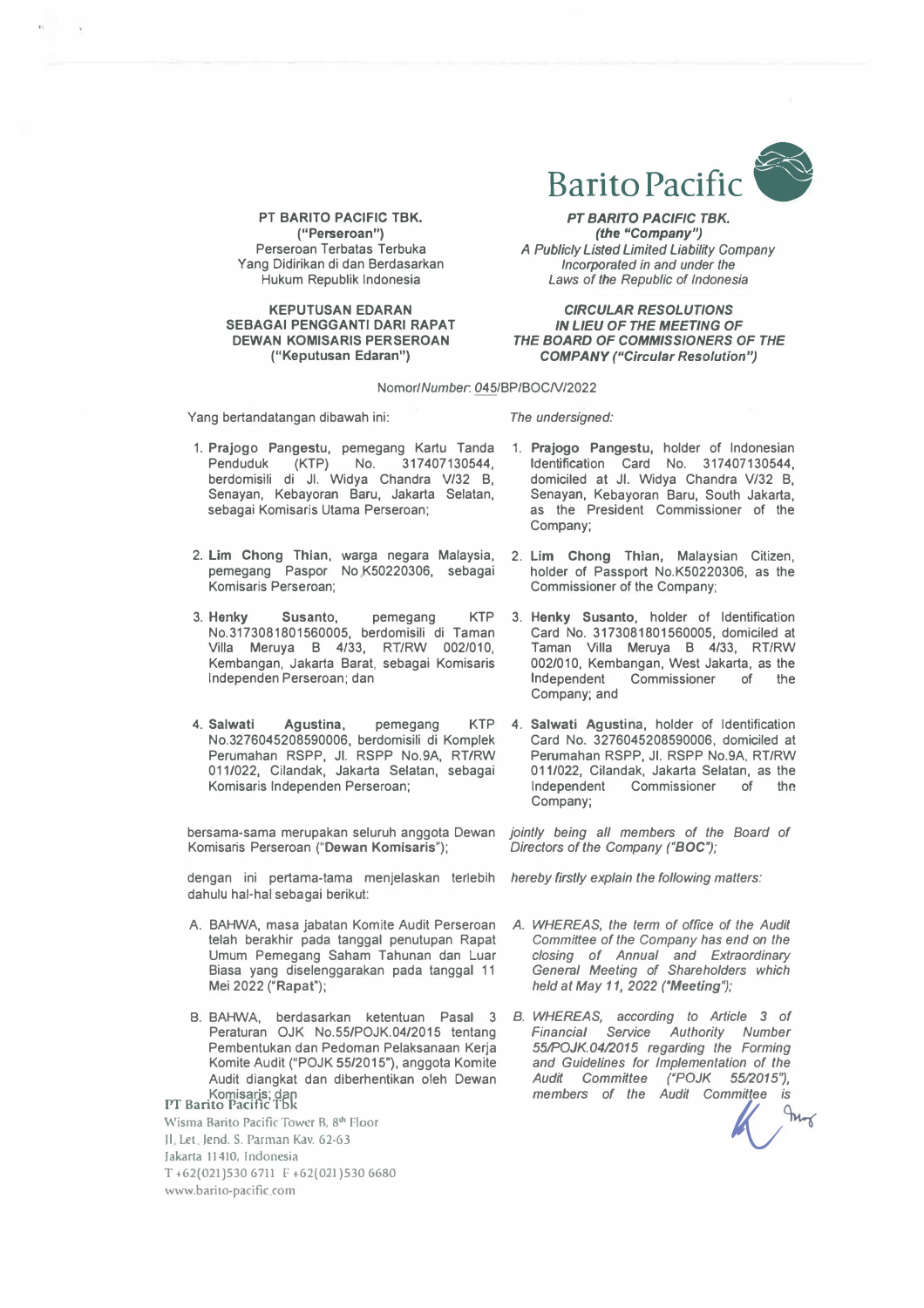PT BARITO PACIFIC TBK.<br>KEPUTUSAN EOARAN SEBAGAI PENGGANTI DARI RAPAT DEWAN KOMBARIS I<br>CIRCULAR RESOLUTIONS IN LIEU OF THE MEETING OF THE BOARD OF COMMISSIONERS<br>FENURJUNKAN KOMITE AUDIT 2022–2025I APPOINTMENT OF AUDIT COMMI

C. BAHWA, Dewan Komisaris telah menerima dan mempelajari riwayat hidup beberapa calon yang dapat diangkat dan ditunjuk sebagai Anggota Komite Audit Perseroan.

Berdasarkan hal-hal tersebut di atas maka Dewan Komisaris Perseroan dengan suara bulat dengan ini keputusan untuk memberikan mengambil atas hal-hal sebagai berikut persetujuan ("Keputusan-Keputusan"):

1. Menyetujui penunjukkan dan pengangkatan kembali Komite Audit Perseroan, untuk masa tugas selama 3 (tiga) tahun terhitung sejak tanggal Keputusan Edaran ini sampai dengan tanggal penutupan Rapat Umum Pemegang Saham Tahunan pada tahun 2025, sehingga susunan Komite Audit Perseroan untuk masa tugas tahun 2022 sampai dengan 2025 adalah sebagai berikut:

## Komite Audit:

| (etua   | : Henky Susanto     |
|---------|---------------------|
| ∖nggota | : Jennywati Soewito |
| \nggota | : Toni Setioko      |

2. Memberikan persetujuan, kewenangan dan kuasa kepada Direksi Perseroan untuk membuat dan menyiapkan setiap surat. dokumen, laporan, dan dokumen lain yang sekiranya diperlukan untuk melaksanakan dan mencapai tujuan dari Keputusan-Keputusan yang diambil berdasarkan Keputusan Edaran ini, tanpa ada yang dikecualikan.

Dengan ini ditegaskan bahwa masing-masing anggota Dewan Komisaris Perseroan tidak memiliki keberatan apapun atas pengambilan Keputusan-Keputusan berdasarkan Keputusan Edaran ini.

Keputusan Edaran ini merupakan bukti terhadap pihak manapun atas persetujuan Dewan Komisaris diluar Rapat Dewan Komisaris Perseroan untuk halhal sebagaimana tersebut di atas.

Keputusan Edaran ini dapat ditandatangani dalam satu atau beberapa rangkap salinan. Seluruh salinan itu, apabila digabungkan, akan dianggap sebagai satu dari instrumen yang sama. Apabila Keputusan-Keputusan ini ditandatangani secara terpisah, masing-masing Salinan harus dianggap sebagai salinan asli dari Keputusan Edaran ini.

appointed and dismissed by the Board of Commissioners; and

C. WHEREAS, the Board of Commissioners have received and studied the curriculum vitae of several candidates to be appointed as members of the Committee Audit of the Company.

Based on the above matters, the BOC of the Company hereby unanimously adopt and approve the following matters ("Resolutions"):

1. Approves the re-appointment of the Audit Committee of the Company, for the term of office of 3 (three) years as of this Circular Resolution until the closing date of Annual General Meeting of Shareholders that held in year 2025, so that the composition of the Audit Committee of the Company for the term of office 2022 until 2025 is as follows:

**Audit Committee:** 

| Chairman | : Henky Susanto     |
|----------|---------------------|
| Vlember  | : Jennywati Soewitc |
| Vlember  | :Toni Setioko       |

2. Approves, grants the authority and power to the Board of Directors of the Company to make and prepare any letters, documents, reports, and other documents as may be required to implement and to achieve the objective of the Resolutions adopted in this Circular Resolution. without anv exceptions.

It is hereby confirmed that each member of the BOC of the Company and does not have any objection to the adoption of the Resolutions under this Circular Resolution.

This Circular Resolution serves as evidence to any parties regarding the approval of the BOC of the Company for matters stated above.

This Circular Resolution may be signed in one or any number of counterparts, which, if taken together, shall be deemed to constitute one instrument. If this Circular Resolution is executed in counterparts, each separate counterpart shall be deemed an original copy of this Circular Resolution.

 $q_{n_{\text{tot}}}$ 

Page 2 of 7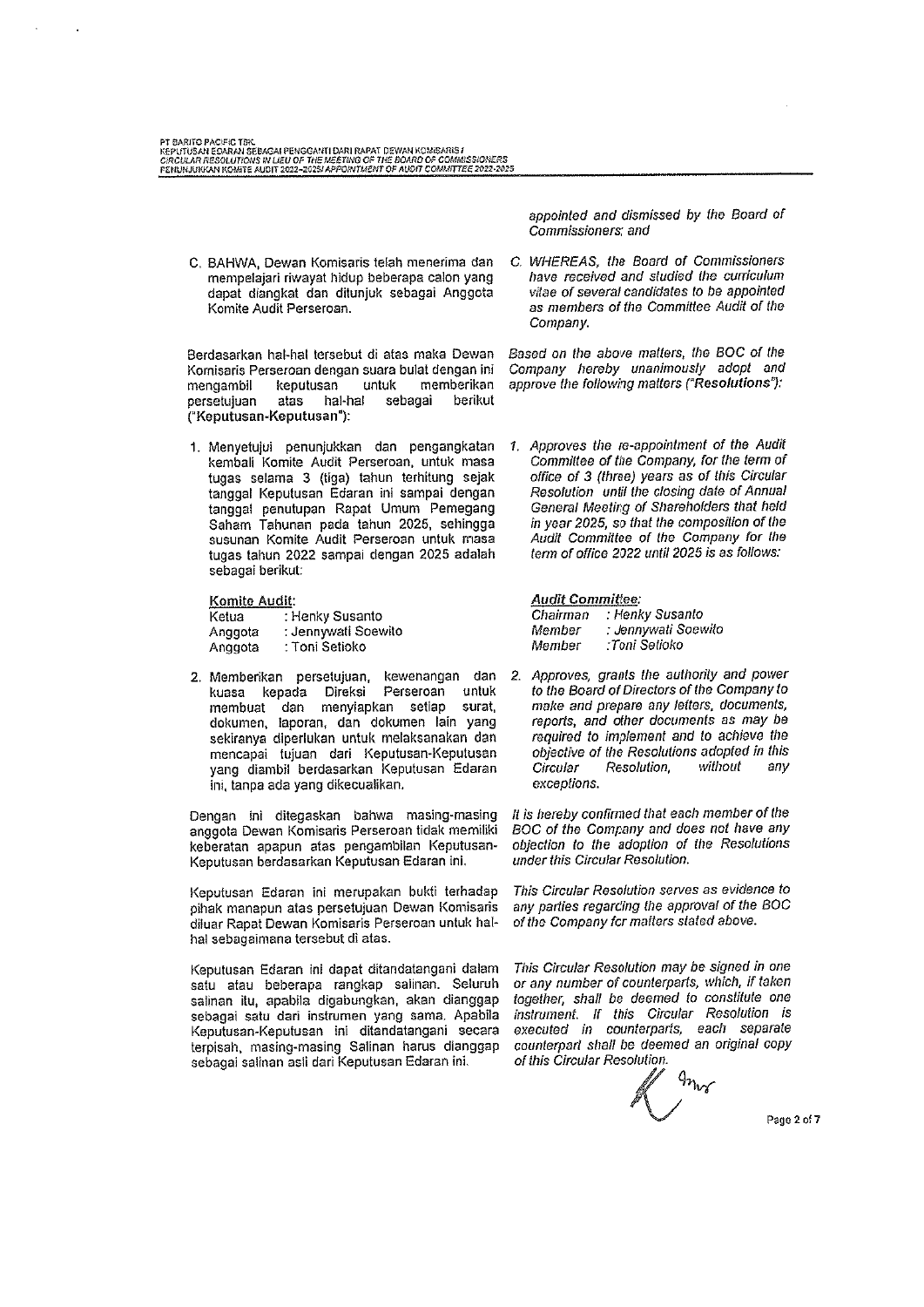| PT BARITO PACIFIC TEK.                                                           |
|----------------------------------------------------------------------------------|
| KEPUTUSAN EDARAN SEBAGAI PENGGANTI DARI RAPAT DEWAN KOMISARIS I                  |
| CIRCULAR RESOLUTIONS IN LIEU OF THE MEETING OF THE BOARD OF COMMISSIONERS        |
| deni in ilkulan uchate alitht 98992025/APPOINTMENT OF ALIDIT COMMITTEE 2022-2025 |

Keputusan Edaran ini telah dipersiapkan dan<br>ditandatangani dalam Bahasa Indonesia dan Bahasa Inggris. Dewan Komisaris Perseroan menegaskan bahwa kedua versi Bahasa Indonesia dan Bahasa Inggris tersebut adalah sah. Tetapi, jika terdapat perbedaan antara versi Bahasa Indonesia dan Bahasa Inggris, maka versi Bahasa Indonesia yang berlaku.

Keputusan Edaran ini dapat ditandatangani secara elektronik oleh Dewan Komisaris. Dewan Komisaris sepakat bahwa penandatanganan secara elektronik atas Keputusan Edaran ini akan menimbulkan kewajiban yang mengikat dan sah kepada masingmasing anggota Dewan Komisaris seperti halnya Keputusan Edaran ini ditandatangani dengan tinta basah. Tidak satupun anggota Dewan Komisaris akan mempertanyakan keabsahan, keberlakuan, atau menyatakan bahwa Keputusan Edaran ini batal demi hukum atau mengajukan keberatan sehubungan dengan tanda tangan elektronik atas Keputusan Edaran ini.

Perseroan dengan ini Komisaris Dewan menyatakan bahwa berdasarkan dan sesuai dengan ketentuan Pasal 18 ayat 14 Anggaran Dasar Perseroan, Keputusan-Keputusan yang diambil berdasarkan Keputusan Edaran ini memiliki keberlakuan dan keabsahan yang sama dengan setiap keputusan yang diambil dalam setiap rapat Dewan Komisaris Perseroan, dan berlaku sejak tanggal penandatanganan terakhir oleh anggota Dewan Komisaris Perseroan.

Dari segala sesuatu yang dinyatakan di atas, Keputusan Edaran ini telah ditandatangani oleh seluruh anggota Dewan Komisaris Perseroan yang mereka dalam menunjukkan persetujuan Keputusan Edaran ini.

> -halaman berikutnya adalah halaman penandatanganan

This Circular Resolution have been prepared and executed in English and Bahasa Indonesia. The Company's BOC confirms that both the Bahasa Indonesia and English versions are valid. However, in the event of any inconsistency between the two versions, the version in Bahasa Indonesia shall prevail.

This Circular Resolution may be signed electronically by the Board of Commissioners. The Board of Commissioners agrees that the electronic signature of this Circular Resolution shall create a valid and binding obligation to each member of the Board of Commissioners as if this Circular Resolution is signed in wet ink. None of members of the Board of Commissioners shall challenge the validity, enforceability nor declare that this Circular Resolution is being null and void, nor will raise nor file any objection with regard to the electronic signature of this Circular Resolution.

The Company's BOC hereby declares that under and in accordance with Article 18 paragraph 14 of the Articles of Association of the Company, the Resolutions adopted under this Circular Resolution shall have the same validity and legal effect as any resolutions adopted at any meeting of the BOC of the Company and shall be effective as of the last signing date hereof by member of the Company's BOC.

Based on all matters stated above, this Circular Resolution has been signed by all members of the BOC of the Company indicating their approvals in this Circular Resolution.

-signature page follow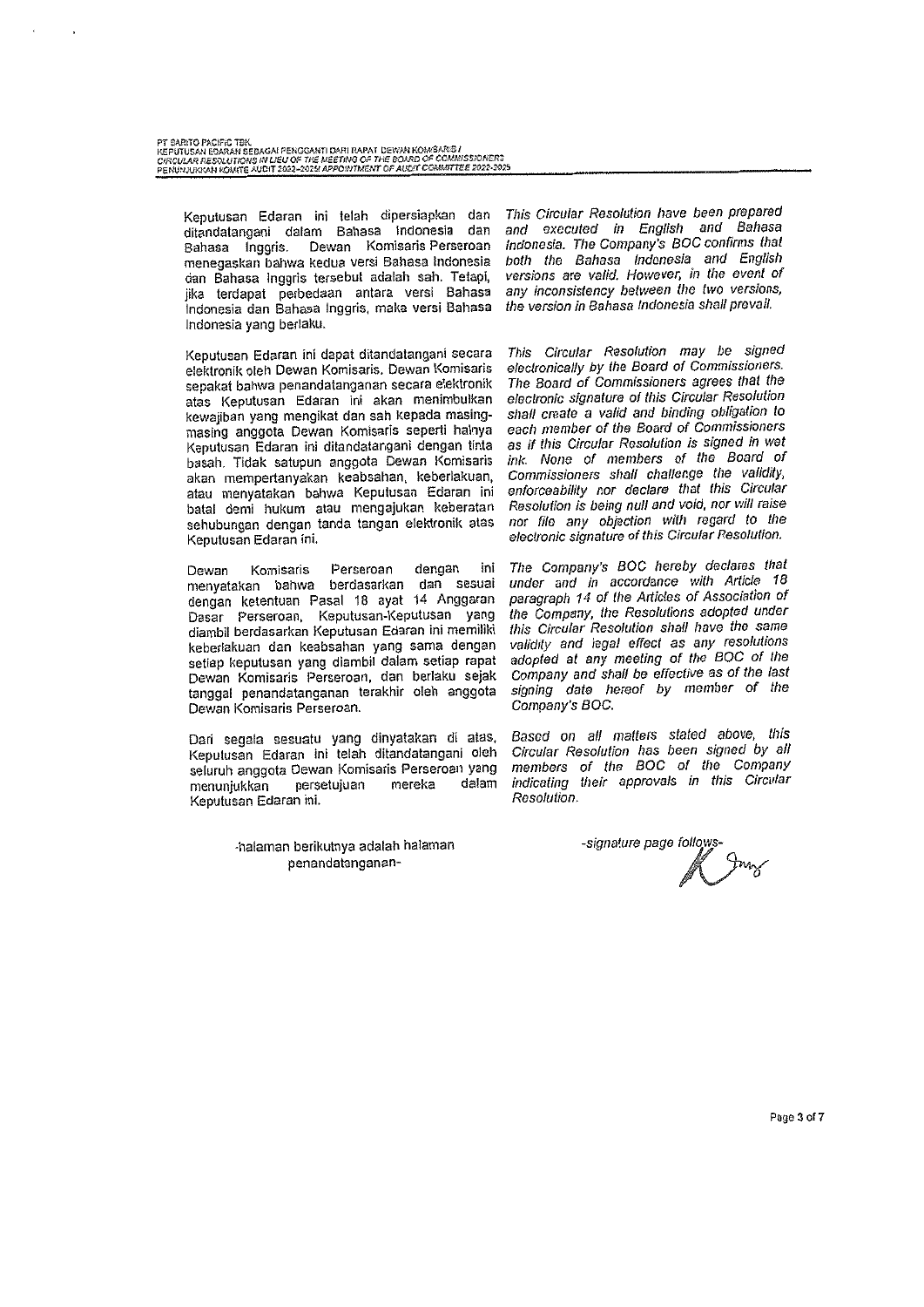PT BARITO PACIFIC TBK.<br>KEPUTUSAN EDARAN SEBAGAI PENGGANTI DARI RAPAT DEWAN KOMISARIS I<br>CIRCULAR RESOLUTIONS IN LIEU OF THE MEETING OF THE BOARD OF COMMISSIONERS<br>PENUNJUKKAN KOMITE AUDIT 2022-2025I APPOINTMENT OF AUDIT COMM

ams

**Dewan Komlsarls/The** *Board of Commissioners*  **PT Barlto PacificTbk.**  METI 5F29AJX240 49862 Prajogo Pangestu

**花**<br>たいいい

**Komisaris** *Utama/President Commissioner*  Tanggal/Date: 11 Mei 2022/ *11 M*a*y 2022*

**Page 4 of 7**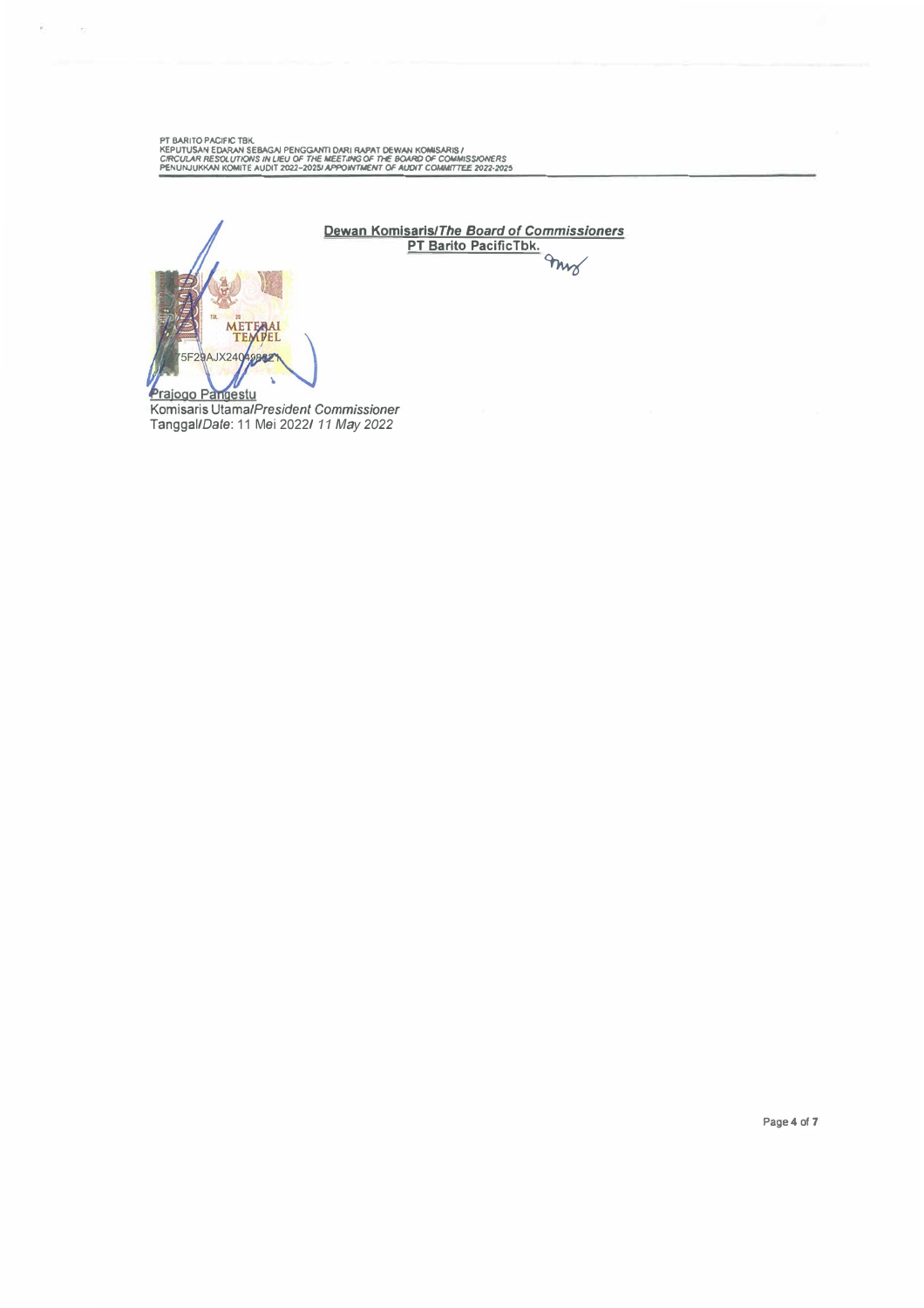PT BARITO PACIFIC TBK.<br>KEPUTUSAN EDARAN SEBAGAI PENGGANTI DARI RAPAT DEWAN KOMISARIS /<br>CIRCULAR RESOLUTIONS IN LIEU OF THE MEETING OF THE BOARD OF COMMISSIONERS<br>PENUNJUKKAN KOMITE AUDIT 2022–2025/ APPOINTMENT OF AUDIT COMM

**Dewan Komisaris/The** *Board of Commissioners* **PT Barito PacificTbk. �** 

 $\cdots$ 

Lim Chong Thian Komisaris/Commissioner Tanggal/Oate: 11 Mei 2022/ *11 May 2022*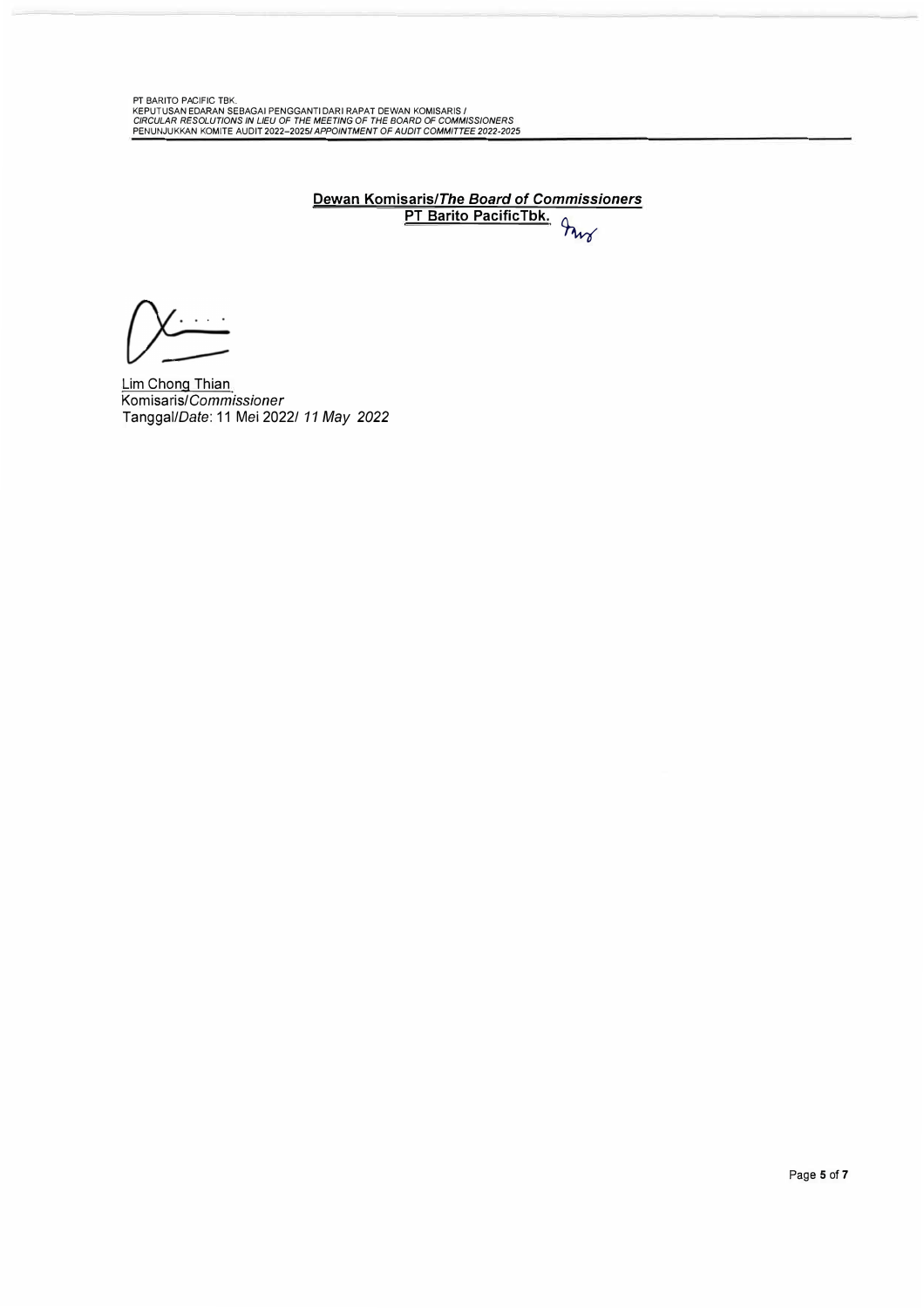**Dewan Komisaris/The** *Board of Commissioners*  **PT Barito PacificTbk.** 

 $\widetilde{\alpha}$ 

Henky Susanto Komisaris lndependen/lndependent *Commissioner*  Tanggal/Date: 11 Mei 2022/ *11 M*a*y 2022*

 $\hat{\mathbf{g}}$